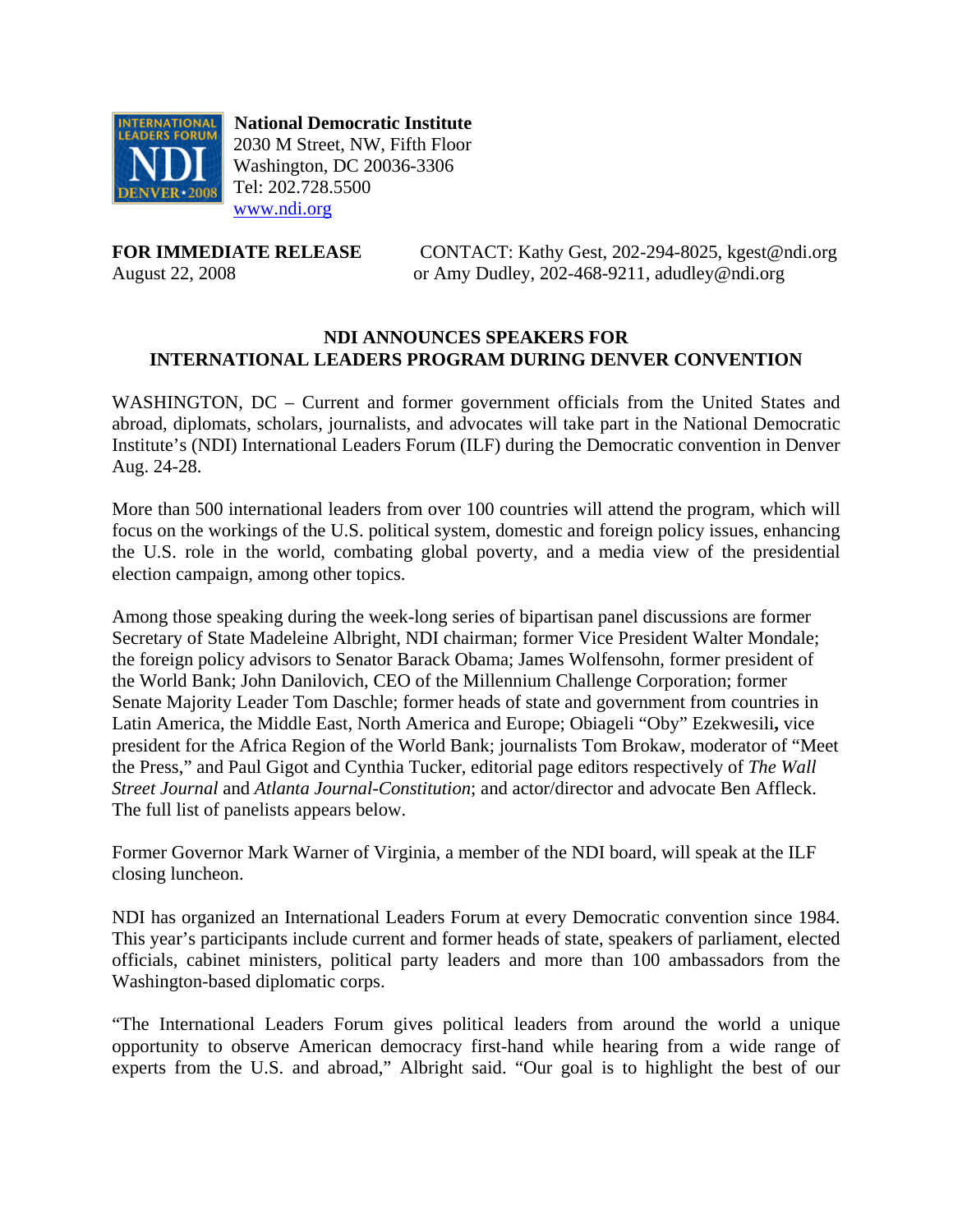democratic tradition, provide our guests with a better understanding of America's political process and encourage dynamic discussion about the future of democracy across the globe."

In addition to taking part in the panel discussions, participants will observe the convention proceedings and have the rare opportunity to exchange ideas informally with their counterparts from around the world while getting a first-hand view of an American national political convention.

"Participation in the ILF reinforces the work that NDI does with political parties, government institutions, civic organizations and others to support open and accountable government," said Kenneth Wollack, president of NDI. "The Institute is dedicated to bringing people together to share ideas, experiences and expertise."

ILF is privately funded by donations from individuals, foundations and corporations. A number of the events are being carried out in cooperation with other organizations and institutions.

NDI is a nonpartisan, nongovernmental organization that has supported democratic institutions and practices in every region of the world for more than two decades. For more information about NDI and the International Leaders Forum, please visit our website, [www.ndi.org.](http://www.ndi.org/)

*Coverage of ILF events is open to media with credentials to cover the Democratic convention.* 





# **INTERNATIONAL LEADERS FORUM DENVER, COLORADO AUGUST 24-28, 2008**

### **SUNDAY, August 24**

4:00pm – 6:00pm **The 2008 Campaign: "***The Role of Primaries, Nominating Conventions and Presidential Debates"*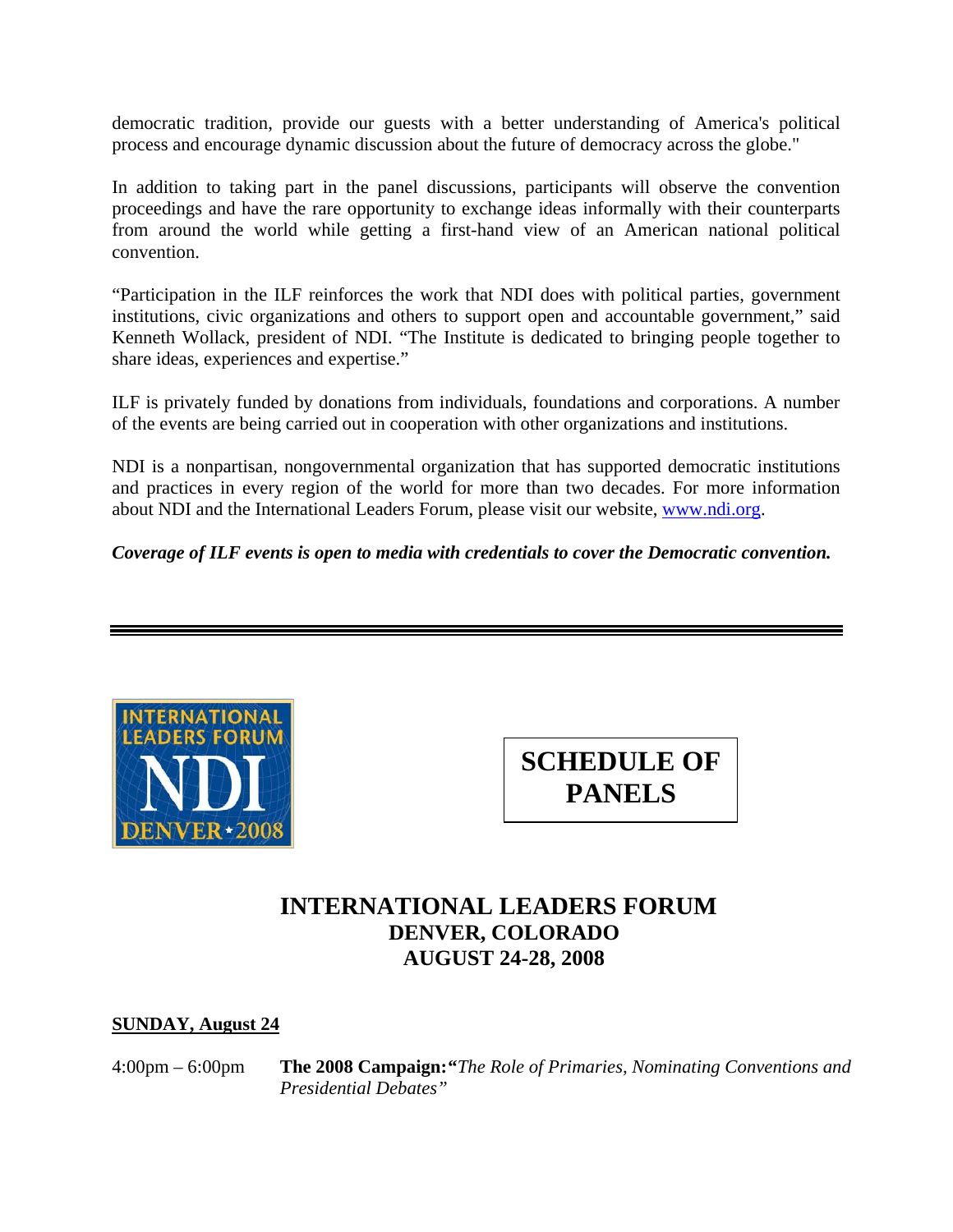Stage Theater, Denver Center for the Performing Arts (DCPA), 1101 13<sup>th</sup> Street, Denver, CO 80204

|                          | <b>Opening Remarks: Kenneth Wollack, NDI president</b><br><b>Madeleine K. Albright, former U.S. secretary of state and</b><br>NDI chairman                                                                                                                                                                                                                                                                                                                                  |
|--------------------------|-----------------------------------------------------------------------------------------------------------------------------------------------------------------------------------------------------------------------------------------------------------------------------------------------------------------------------------------------------------------------------------------------------------------------------------------------------------------------------|
| <b>Introduction:</b>     | Walter Mondale, former U.S. senator, Minnesota; former<br>vice president of the United States; former U.S. ambassador<br>to Japan; and former NDI chairman                                                                                                                                                                                                                                                                                                                  |
| <b>Moderator:</b>        | <b>Cynthia Tucker, editorial page editor, The Atlanta</b><br>Journal-Constitution                                                                                                                                                                                                                                                                                                                                                                                           |
| <b>Remarks:</b>          | <b>Paul Kirk, former chairman of the Democratic National</b><br>Committee, co-chair of the Commission on Presidential<br>Debates, and former NDI chairman<br><b>Frank Farenkopf, former chairman of the Republican</b><br>National Committee and co-chair of the Commission on<br><b>Presidential Debates</b><br>Walter Mondale, former U.S. senator, Minnesota; former<br>vice president of the United States; former U.S. ambassador<br>to Japan; and former NDI chairman |
| <b>Opening Reception</b> |                                                                                                                                                                                                                                                                                                                                                                                                                                                                             |

Seawell Ballroom, DCPA

|                 | <b>Opening Remarks: Sir Allen Stanford, chairman, Stanford Financial</b>                                              |
|-----------------|-----------------------------------------------------------------------------------------------------------------------|
| <b>Remarks:</b> | <b>Nancy Pelosi, speaker, House of Representatives</b><br><b>Howard Dean, chairman, Democratic National Committee</b> |

## **MONDAY, August 25**

6:00pm – 8:00pm

|                        | 10:00am – 10:30am Introduction to the International Leaders Forum<br>Stage Theater, DCPA |                                                                                                                            |
|------------------------|------------------------------------------------------------------------------------------|----------------------------------------------------------------------------------------------------------------------------|
|                        | <b>Introduction:</b>                                                                     | <b>Kenneth Wollack, NDI president</b><br><b>Madeleine K. Albright</b> , former U.S. secretary of state and<br>NDI chairman |
| $10:30$ am $-12:00$ pm | Campaign $-A$ View from the Press"<br>Stage Theater, DCPA                                | <b>Domestic Politics and Policy Forum: "Analysis of the 2008 Presidential</b>                                              |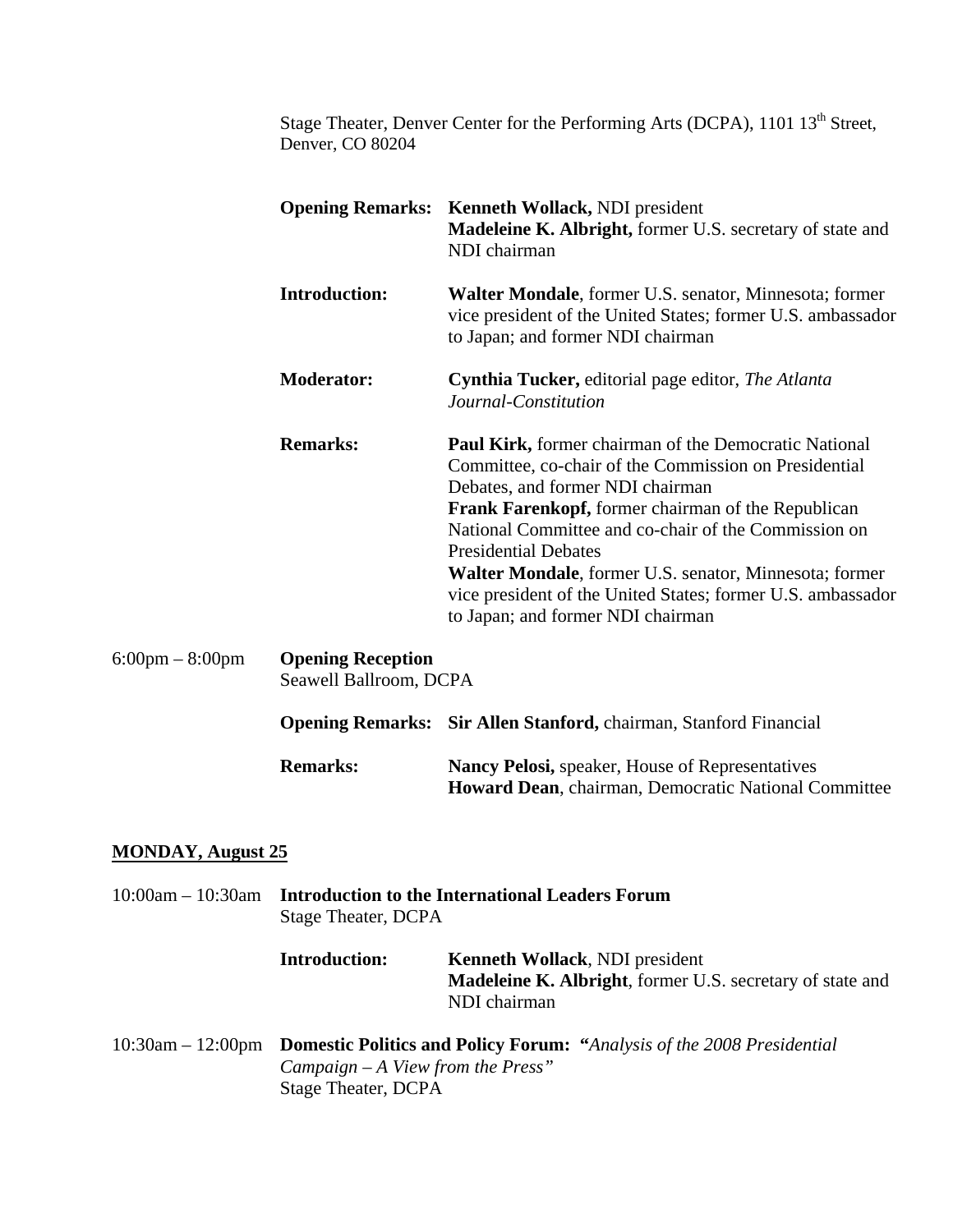|                                   |                            | Introduction: Antonia Cortese, secretary-treasurer, American<br><b>Federation of Teachers</b>                                                                                                                                                                                                                                                                                                                                                                                                                                              |
|-----------------------------------|----------------------------|--------------------------------------------------------------------------------------------------------------------------------------------------------------------------------------------------------------------------------------------------------------------------------------------------------------------------------------------------------------------------------------------------------------------------------------------------------------------------------------------------------------------------------------------|
|                                   | <b>Moderator:</b>          | Katty Kay, BBC Washington correspondent                                                                                                                                                                                                                                                                                                                                                                                                                                                                                                    |
|                                   | <b>Panelists:</b>          | <b>Eugene Robinson</b> , associate editor and columnist, The<br><b>Washington Post</b><br>Chuck Todd, political director, NBC<br><b>Paul Gigot</b> , editorial page editor and vice president, <i>The Wall</i><br><b>Street Journal</b><br>Candy Crowley, senior political correspondent, CNN                                                                                                                                                                                                                                              |
| $2:00 \text{pm} - 3:15 \text{pm}$ | <b>Stage Theater, DCPA</b> | <b>Domestic Politics and Policy Forum: "Campaign 2008 in Ads and Anecdotes"</b>                                                                                                                                                                                                                                                                                                                                                                                                                                                            |
|                                   | <b>Presenter:</b>          | Jerry Hagstrom, contributing editor, National Journal                                                                                                                                                                                                                                                                                                                                                                                                                                                                                      |
|                                   | <b>Panelists:</b>          | Peter Fenn, founder, Fenn & King Communications<br>Mike Murphy, founder, DC Navigators<br>Peter Hart, chairman, Hart Research                                                                                                                                                                                                                                                                                                                                                                                                              |
| $3:15 \text{pm} - 4:30 \text{pm}$ | <b>Stage Theater, DCPA</b> | <b>Domestic Politics and Policy Forum: "How They Would Govern" - A program</b><br>organized with the American Enterprise Institute and the Brookings Institution                                                                                                                                                                                                                                                                                                                                                                           |
|                                   |                            | <b>Moderators: Norman Ornstein, resident scholar, American Enterprise Institute</b><br>Thomas Mann, senior fellow, Brookings Institution                                                                                                                                                                                                                                                                                                                                                                                                   |
|                                   | <b>Panelists:</b>          | Tom Daschle, former U.S. Senate majority leader, national<br>co-chair of ONE Vote '08 and NDI board member<br>Mike DeWine, former U.S. senator, Ohio (invited)<br>Gary Hart, former U.S. senator, Colorado<br>Abner Mikva, former U.S. representative, Illinois; former<br>judge, U.S. Court of Appeals for the District of Columbia;<br>and former White House counsel<br>Dan Nowicki, journalist, The Arizona Republic<br>David Rodgers, journalist, Politico<br>Lynn Sweet, columnist and Washington bureau chief,<br>Chicago Sun Times |

## **TUESDAY, August 26**

9:45am – 12:00pm **International Affairs Forum: "***Ensuring Democracy Delivers Real Dividends: A Perspective from Former Presidents and Prime Ministers" – A program organized with the Club de Madrid*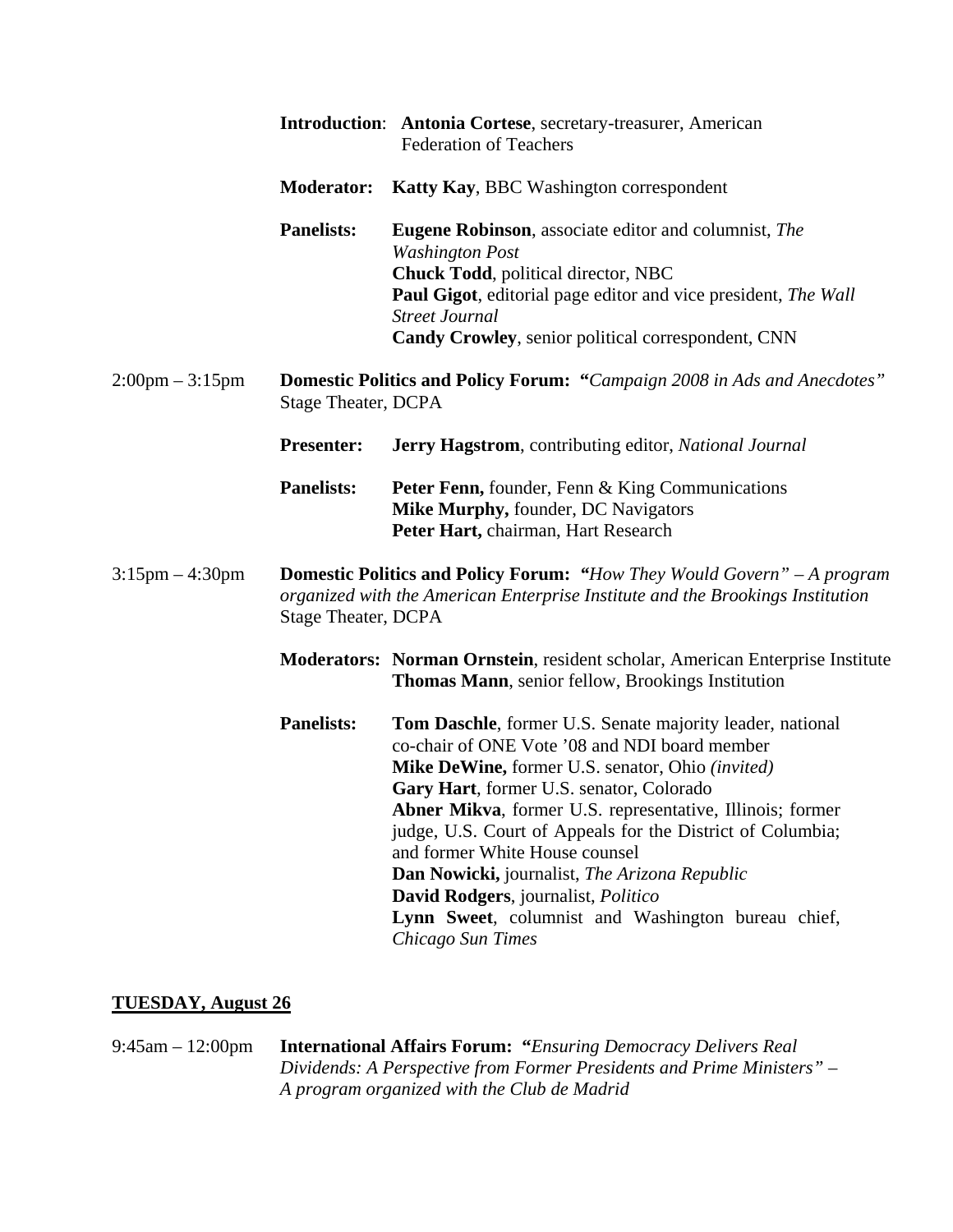Stage Theater, DCPA

| <b>Introduction:</b>  | L. Jack Staley, president, Stanford Suisse                                                                                                                                                                                                                                                                                                                                                                                                                                                                                                                                                                                   |
|-----------------------|------------------------------------------------------------------------------------------------------------------------------------------------------------------------------------------------------------------------------------------------------------------------------------------------------------------------------------------------------------------------------------------------------------------------------------------------------------------------------------------------------------------------------------------------------------------------------------------------------------------------------|
| <b>Co-Moderators:</b> | <b>Madeleine K. Albright, former U.S. secretary of</b><br>state and NDI chairman<br><b>Joschka Fischer</b> , former vice-chancellor of<br>Germany                                                                                                                                                                                                                                                                                                                                                                                                                                                                            |
| <b>Panelists:</b>     | <b>Ricardo Lagos, former president of Chile and</b><br>president, Club de Madrid<br>Kjell Magne Bondevik, former prime minister of<br>Norway and member, Club de Madrid<br>Mary Robinson, former president of Ireland and<br>vice president, Club de Madrid<br><b>Alejandro Toledo</b> , former president of Peru and<br>member, Club de Madrid<br><b>Abdul Karim Al Eryani, former prime minister of</b><br>Yemen and member, Club de Madrid<br>Zlatko Lagumdzija, former prime minister of<br>Bosnia-Herzegovina and member, Club de Madrid<br>Kim Campbell, former prime minister of Canada<br>and member, Club de Madrid |

2:00pm – 4:00pm **Domestic Politics Forum:** "*Strategies for Winning in November: Reading the Polls and Political Tea Leaves"*  Stage Theater, DCPA

|                   | <b>Moderator:</b> Eleanor Clift, contributing editor, Newsweek |
|-------------------|----------------------------------------------------------------|
| <b>Panelists:</b> | <b>Andrew Kohut, president, Pew Research Center</b>            |
|                   | <b>Stan Greenberg, CEO, Greenberg Quinlan Rosner</b>           |

#### **WEDNESDAY, August 27**

9:00am – 11:30am **International Affairs Forum:** *"Enhancing the U.S. Role Around the World" – A program organized with the 2008 Rocky Mountain Roundtable, the Council on Foreign Relations and the Josef Korbel School of International Studies at the University of Denver*  Boettcher Concert Hall, DCPA

> **Introduction: Tim Wirth**, former U.S. senator, Colorado, and CEO, United Nations Foundation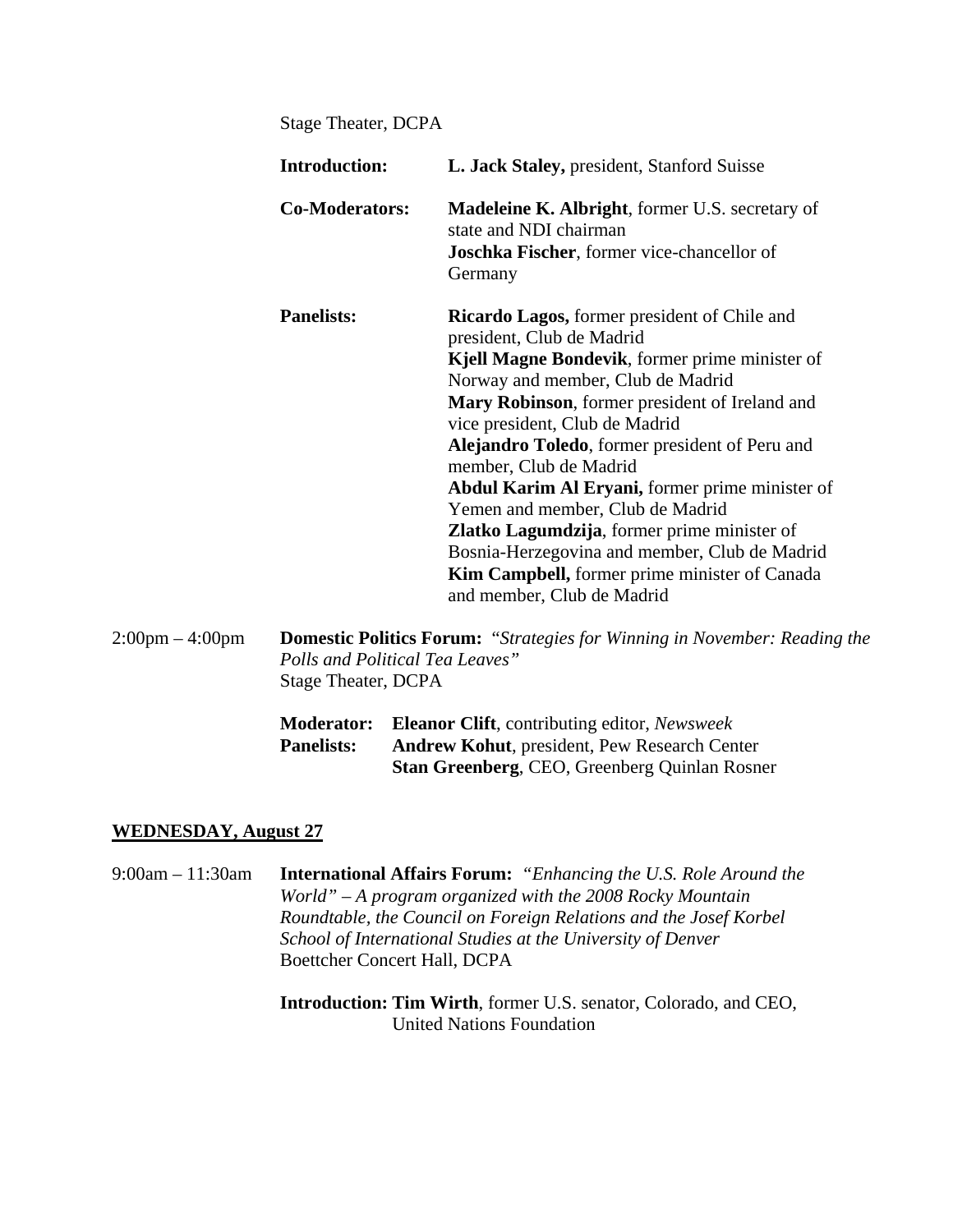**Presentation:** *"The New American Consensus on International Cooperation" – A program organized with the United Nations Foundation's Better World Campaign* 

- **Presenter: Geoff Garin**, president, Hart Research
- **Panel Discussion**: *"Enhancing the U.S. Role Around the World"*
- **Moderator: Tom Brokaw**, moderator of "Meet the Press" and former anchor and managing editor of "NBC Nightly News"
- **Panelists: Madeleine K. Albright**, former U.S. secretary of state and NDI chairman **Richard N. Haass**, president, Council on Foreign Relations **Richard C. Holbrooke**, former U.S. permanent representative to the United Nations and vice chairman, Perseus LLC **Jessica Mathews**, president, Carnegie Endowment for International Peace **Vin Weber**, former U.S. representative, Minnesota; chairman of the National Endowment for Democracy; and managing partner, Clark & Weinstock

2:00pm – 4:00pm **International Affairs Forum: "***Combating Global Poverty" – A program organized with the 2008 Rocky Mountain Roundtable, the Council on Foreign Relations and the Josef Korbel School of International Studies at the University of Denver in collaboration with the ONE Campaign Vote '08*  Boettcher Concert Hall, DCPA

**Introduction: Marc Nathanson,** NDI vice chair

**Moderator: Gayle Smith,** senior fellow, Center for American Progress

**Panelists:** Madeleine K. Albright, former U.S. secretary of state; cochair, Commission on Legal Empowerment of the Poor; and NDI chairman **Ben Affleck,** actor, director and advocate **Nancy Birdsall**, president, Center for Global Development **John J. Danilovich,** CEO, the Millennium Challenge Corporation **Tom Daschle,** former U.S. Senate majority leader and cochair, ONE Vote '08 on Health and Poverty **Hernando de Soto,** president, Institute for Liberty and Democracy; co-chair, Commission on Legal Empowerment of the Poor **Obiageli "Oby" Ezekwesili,** vice president Africa Region,

World Bank